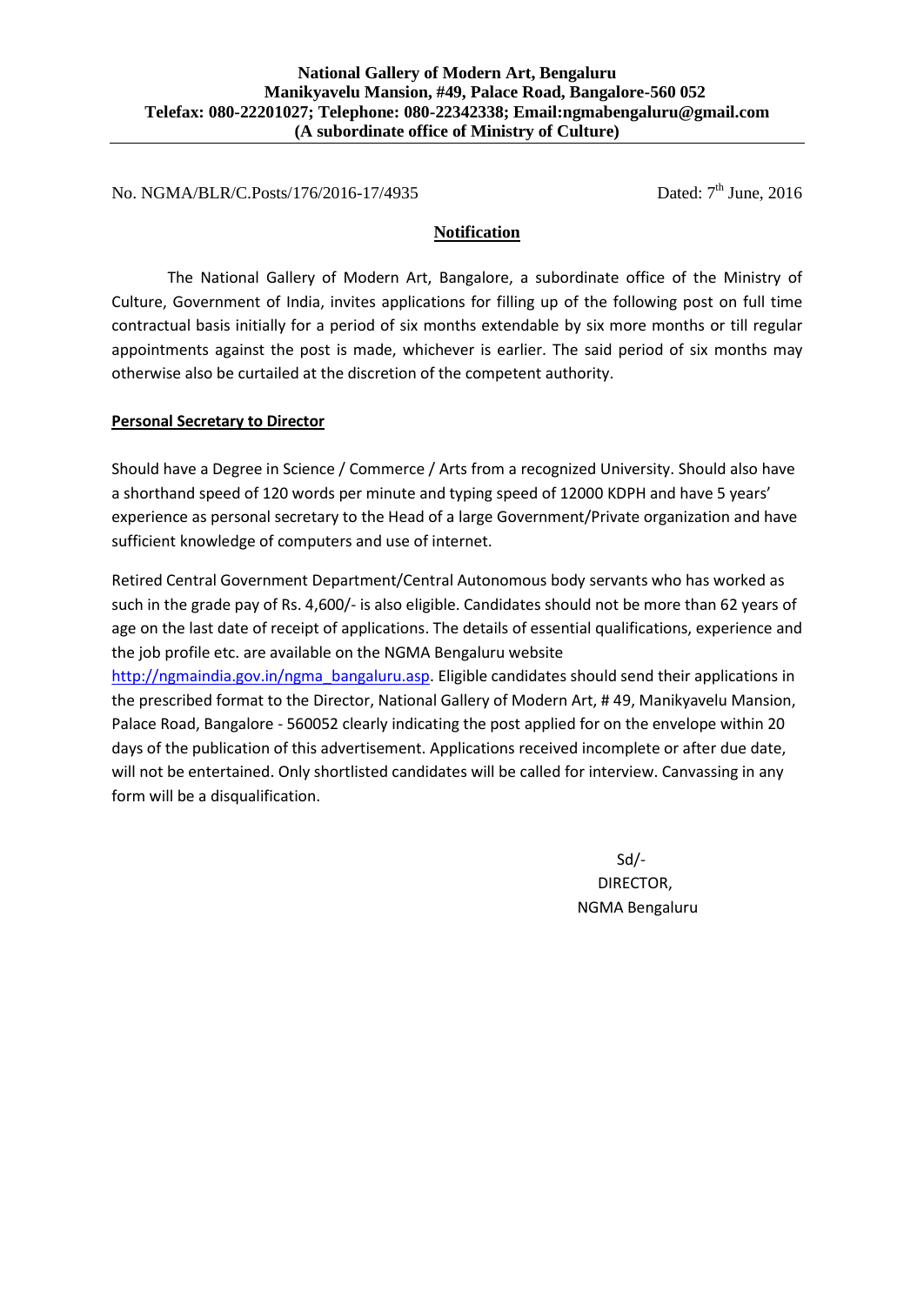Recent

Photograph

## **FORMAT OF APPLICATION**

.

| 1.                 | Post Applied for                                             | $\ddot{\cdot}$ |           |
|--------------------|--------------------------------------------------------------|----------------|-----------|
| 2.                 | Name of the Candidate                                        | $\ddot{\cdot}$ |           |
|                    |                                                              |                |           |
|                    | (Sh./Mrs./ Km./Dr.)                                          |                |           |
|                    |                                                              |                |           |
| 3.                 | Father's Name / Husband's<br>Name                            | $\ddot{\cdot}$ |           |
|                    |                                                              |                |           |
| $\boldsymbol{4}$ . | Date of Birth                                                | $\ddot{\cdot}$ |           |
|                    |                                                              |                |           |
| 5.                 | Whether belongs to                                           | $\vdots$       |           |
|                    | SC/ST/OBC/Ex-Serviceman                                      |                |           |
| 6.                 | <b>Permanent Address</b>                                     | $\ddot{\cdot}$ |           |
| 7.                 | <b>Present Mailing Address</b>                               | $\ddot{\cdot}$ |           |
| 8.                 | Contact Telephone No./ E-Mail                                | $\vdots$       | Mobile:   |
|                    |                                                              |                | Landline: |
|                    |                                                              |                | E-Mail:   |
| 9.                 | Designation of the post last held                            | $\ddot{\cdot}$ |           |
|                    | or retired with name/address of<br>the office where working. |                |           |
|                    |                                                              |                |           |
| 10.                | In case of retired persons                                   | $\colon$       |           |
|                    | indicate date of Retirement                                  |                |           |
|                    | (Attach a copy of the P.P.O.)                                |                |           |
| 11.                | Qualification                                                | $\vdots$       |           |
|                    | Academic                                                     | $\ddot{\cdot}$ |           |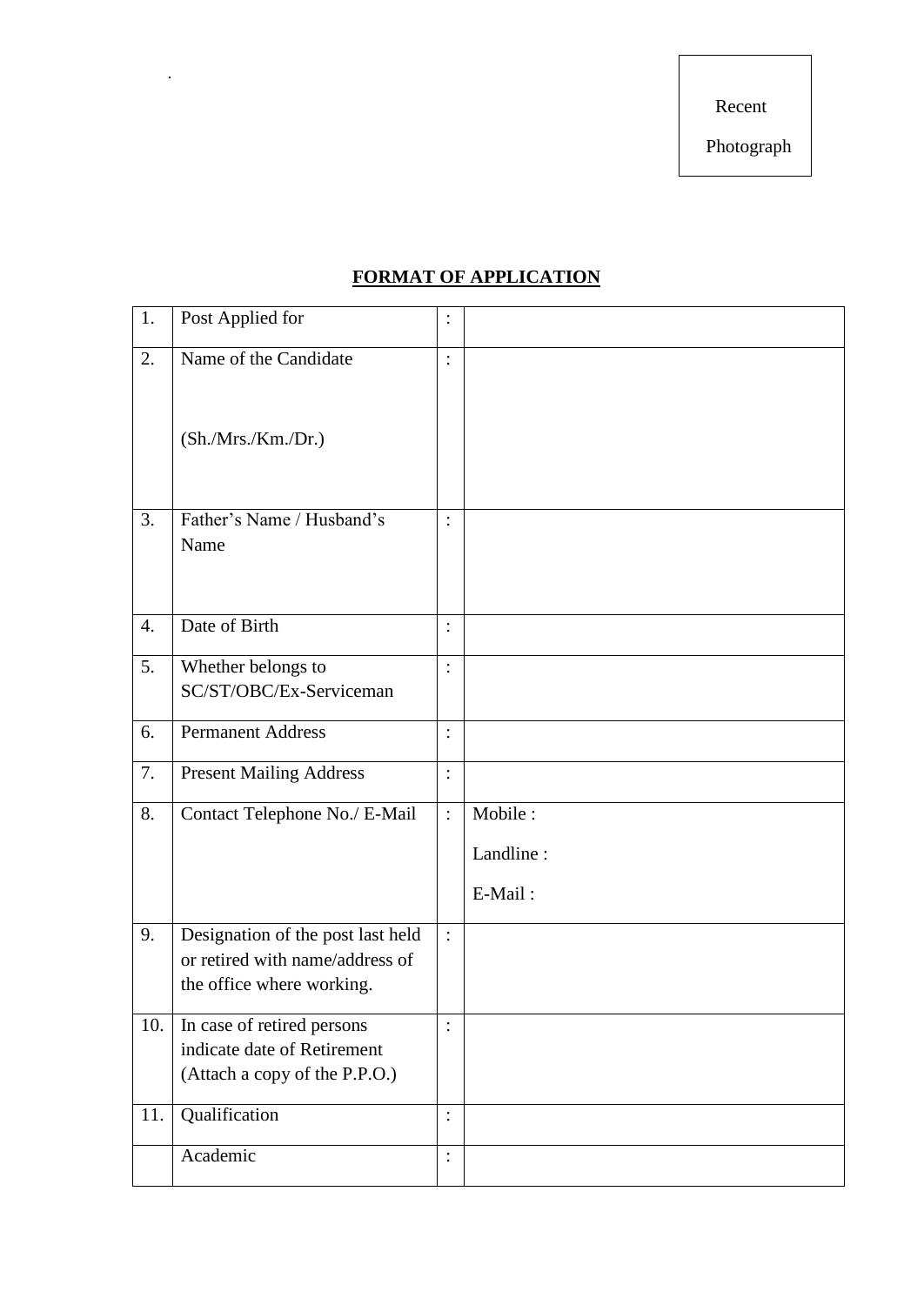|       | Professional                      |                |                        |  |  |
|-------|-----------------------------------|----------------|------------------------|--|--|
|       | Knowledge of Computer             | $\ddot{\cdot}$ |                        |  |  |
|       | Operation                         |                |                        |  |  |
| 12.   | Experience (in detail)            | $\vdots$       |                        |  |  |
| 13.   | Indicate two references who can   | $\ddot{\cdot}$ | 1.                     |  |  |
|       | vouch your credentials with their |                |                        |  |  |
|       | contact details.                  |                |                        |  |  |
|       |                                   |                | 2.                     |  |  |
| 14.   | Any other information relevant    | $\vdots$       |                        |  |  |
|       | to your candidature               |                |                        |  |  |
| 15.   | <b>Details of Enclosures</b>      | $\ddot{\cdot}$ |                        |  |  |
|       |                                   |                |                        |  |  |
|       | Place:                            |                |                        |  |  |
|       |                                   |                |                        |  |  |
|       |                                   |                |                        |  |  |
| Date: |                                   |                | Signature of Candidate |  |  |
|       |                                   |                |                        |  |  |
|       |                                   |                |                        |  |  |
|       |                                   |                |                        |  |  |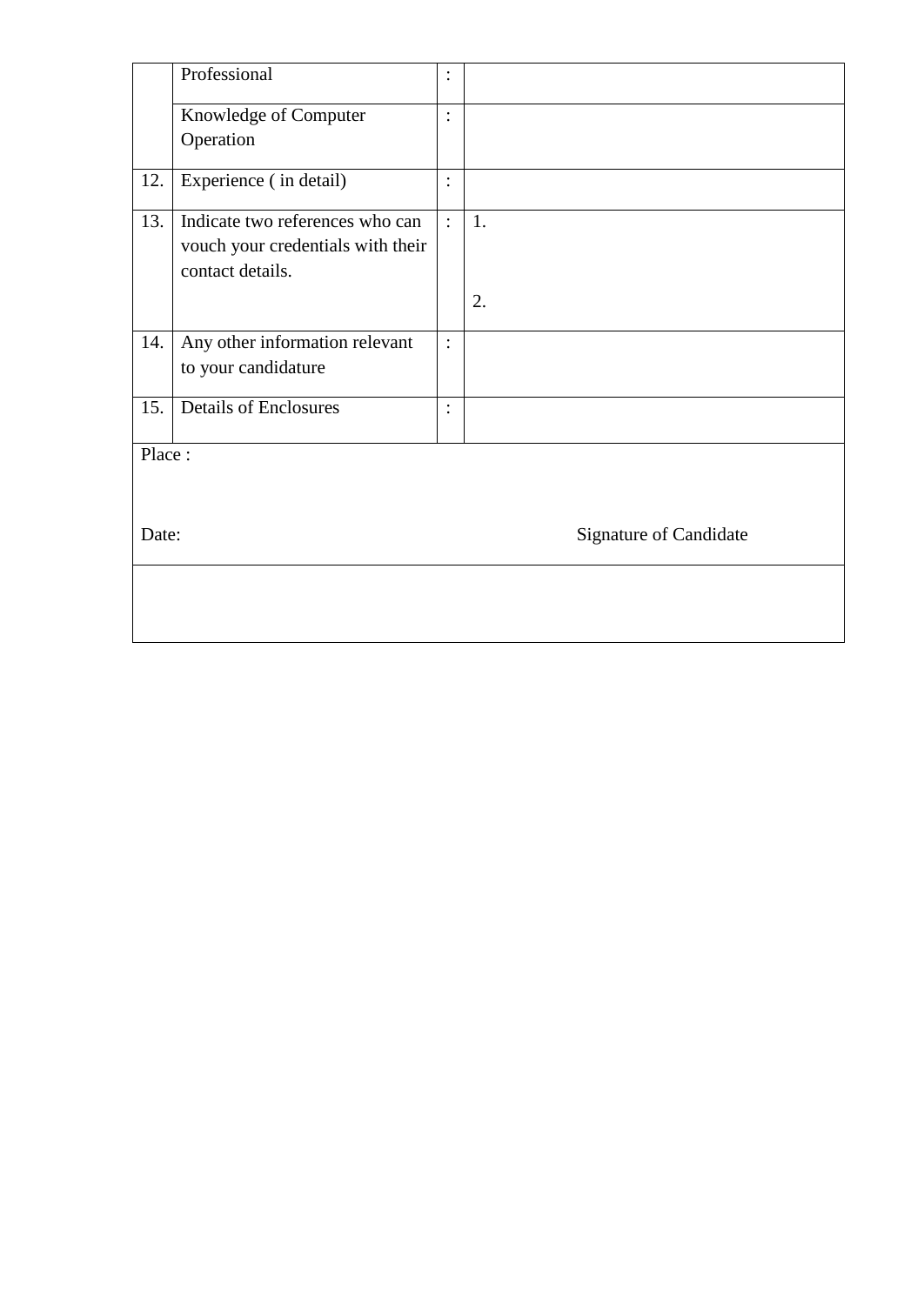| <b>National Gallery of Modern Art, Bengaluru</b>                  |                                   |                |                                                                                                                                                                                                                                                                                                                                                                                                                                                                                                                                                                                                                                                 |  |  |  |
|-------------------------------------------------------------------|-----------------------------------|----------------|-------------------------------------------------------------------------------------------------------------------------------------------------------------------------------------------------------------------------------------------------------------------------------------------------------------------------------------------------------------------------------------------------------------------------------------------------------------------------------------------------------------------------------------------------------------------------------------------------------------------------------------------------|--|--|--|
| Terms of reference for the post of Personal Secretary to Director |                                   |                |                                                                                                                                                                                                                                                                                                                                                                                                                                                                                                                                                                                                                                                 |  |  |  |
| 1.                                                                | Purpose of assignment             | $\ddot{\cdot}$ | The duties and responsibilities of the Personal<br>Secretary to the Director, NGMA Bengaluru shall be<br>to perform all his secretarial work as may be entrusted<br>by the Director.                                                                                                                                                                                                                                                                                                                                                                                                                                                            |  |  |  |
| 2.                                                                | Job Profile                       | :              | The jobs shall include:-<br>1. Daily downloading of e-mails from the official e-<br>mail addresses and putting them up to the Director.<br>2. Browse web-site blogs/newspaper items relating to<br>NGMA, Bengaluru and relating to arts and bring<br>interesting news/ features to the notice of the<br>Director.<br>3. Put up dak received through postal dak or e-mails<br>or coverages/complaints in the newspapers to the<br>Director/Administrative Officer.<br>4. Issue of e-invites and attending to the Dak as may<br>be entrusted by the Director.<br>5. Any other work as may be entrusted by the<br>Director/Administrative Officer. |  |  |  |
| 3.                                                                | Duty, Station & Timings           | $\colon$       | NGMA Bengaluru premises at Palace Road. NGMA<br>functions 6 days a week from 9:45 am to 5.15 p.m                                                                                                                                                                                                                                                                                                                                                                                                                                                                                                                                                |  |  |  |
| 4.                                                                | Supervisor                        | $\ddot{\cdot}$ | Has to report to Administrative Officer/Director<br>NGMA Bengaluru.                                                                                                                                                                                                                                                                                                                                                                                                                                                                                                                                                                             |  |  |  |
| 5.                                                                | Estimated duration of<br>contract | $\ddot{\cdot}$ | One year or till regular appointment against the post<br>is made, whichever is earlier. The period of one year<br>may be further curtailed at the discretion of the<br>competent authority.                                                                                                                                                                                                                                                                                                                                                                                                                                                     |  |  |  |
| 6.                                                                | Remuneration                      | $\vdots$       | Monthly consolidated remuneration of Rs.20,000/-<br>subject to condition that pension drawn plus dearness<br>relief and remuneration payable shall not exceed the<br>quantum of last pay drawn. Income tax or any other<br>tax will be deducted at source as per Govt.<br>instructions.                                                                                                                                                                                                                                                                                                                                                         |  |  |  |
| 7.                                                                | <b>Essential Qualification</b>    | $\ddot{\cdot}$ | Degree in Science / Commerce / Arts from a<br>recognized University. He should<br>also<br>have<br><sub>a</sub><br>shorthand speed of 120 words per minute and typing<br>speed of 12000 KDPH.                                                                                                                                                                                                                                                                                                                                                                                                                                                    |  |  |  |